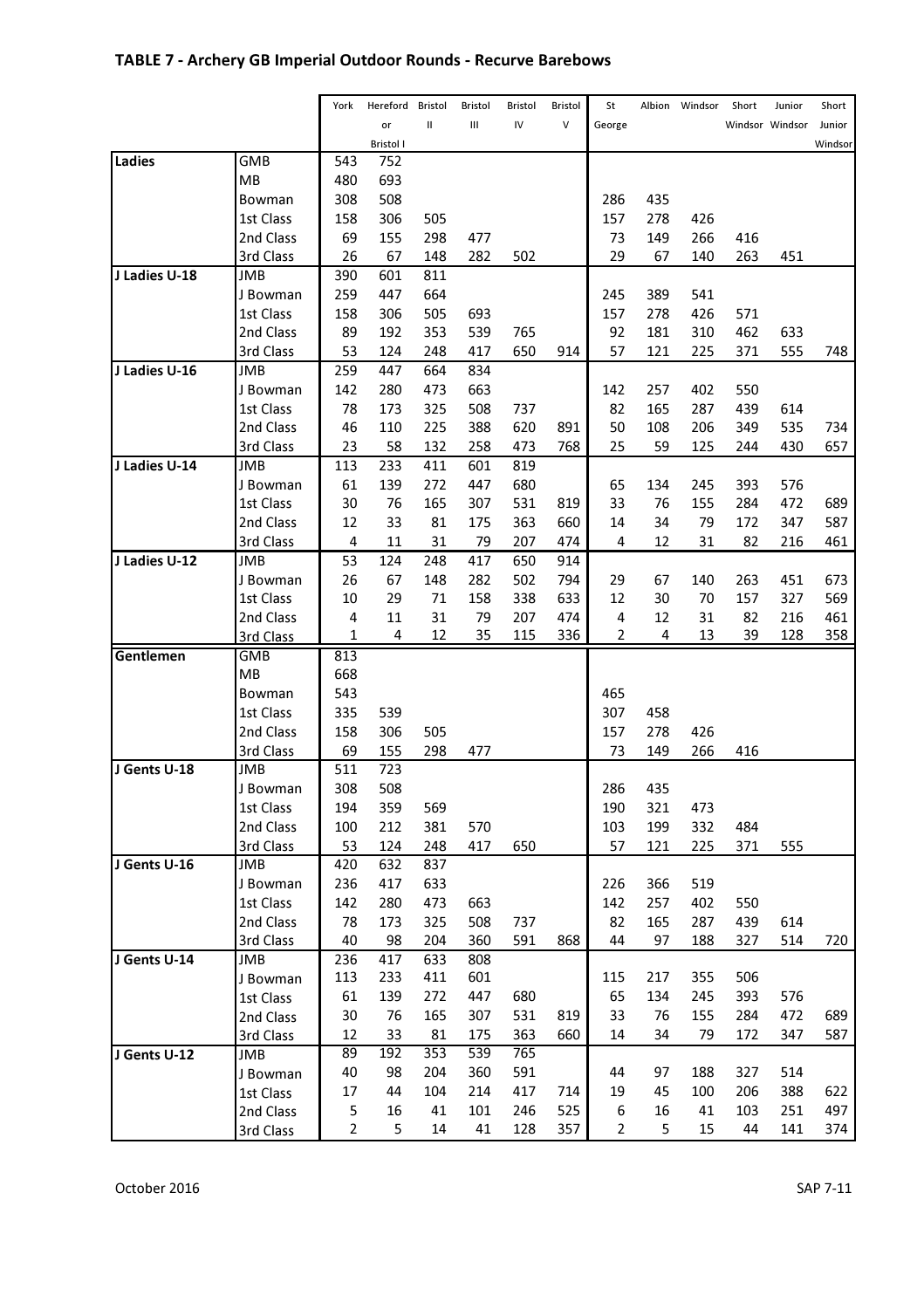# TABLE 11 - Archery GB Imperial Outdoor Rounds - Recurve Barebows.

|               |            | New          | Long           | Western | Short   | Junior  | Short   | American | St       |
|---------------|------------|--------------|----------------|---------|---------|---------|---------|----------|----------|
|               |            | Western      | Western        |         | Western | Western | Junior  |          | Nicholas |
|               |            |              |                |         |         |         | Western |          |          |
| Ladies        | GMB        |              |                |         |         |         |         |          |          |
|               | MB         |              |                |         |         |         |         |          |          |
|               | Bowman     | 175          | 321            |         |         |         |         |          |          |
|               | 1st Class  | 81           | 185            | 314     |         |         |         | 355      |          |
|               | 2nd Class  | 32           | 89             | 176     | 289     |         |         | 222      |          |
|               | 3rd Class  | 11           | 36             | 81      | 158     | 298     |         | 116      | 249      |
| J Ladies U-18 | JMB        |              |                |         |         |         |         |          |          |
|               | J Bowman   | 143          | 279            | 423     |         |         |         | 451      |          |
|               | 1st Class  | 81           | 185            | 314     | 440     |         |         | 355      |          |
|               | 2nd Class  | 42           | 111            | 211     | 332     | 485     |         | 258      | 414      |
|               | 3rd Class  | 24           | 69             | 144     | 248     | 403     | 584     | 188      | 341      |
| J Ladies U-16 | JMB        |              |                |         |         |         |         |          |          |
|               | J Bowman   | 72           | 168            | 292     | 418     |         |         | 335      |          |
|               | 1st Class  | 37           | 99             | 193     | 310     | 465     |         | 240      | 396      |
|               | 2nd Class  | 20           | 61             | 129     | 229     | 382     | 568     | 172      | 323      |
|               | 3rd Class  | 9            | 31             | 72      | 143     | 277     | 478     | 105      | 232      |
| J Ladies U-14 | JMB        |              |                |         |         |         |         |          |          |
|               | J Bowman   | 28           | 79             | 159     | 268     | 424     |         | 204      | 360      |
|               | 1st Class  | 13           | 41             | 92      | 175     | 318     | 516     | 129      | 267      |
|               | 2nd Class  | 5            | 17             | 42      | 92      | 201     | 399     | 66       | 167      |
|               | 3rd Class  | 1            | 6              | 15      | 37      | 99      | 261     | 26       | 81       |
| J Ladies U-12 | JMB        |              |                |         |         |         |         |          |          |
|               | J Bowman   | 11           | 36             | 81      | 158     | 298     | 497     | 116      | 249      |
|               | 1st Class  | 4            | 15             | 37      | 82      | 184     | 379     | 58       | 152      |
|               | 2nd Class  | 1            | 6              | 15      | 37      | 99      | 261     | 26       | 81       |
|               | 3rd Class  |              | 2              | 6       | 15      | 47      | 160     | 11       | 38       |
| Gentlemen     | GMB        |              |                |         |         |         |         |          |          |
|               | MB         |              |                |         |         |         |         |          |          |
|               | Bowman     | 334          |                |         |         |         |         |          |          |
|               | 1st Class  | 193          | 342            |         |         |         |         |          |          |
|               | 2nd Class  | 81           | 185            | 314     |         |         |         | 355      |          |
|               | 3rd Class  | 32           | 89             | 176     | 289     |         |         | 222      |          |
| J Gents U-18  | <b>JMB</b> |              |                |         |         |         |         |          |          |
|               | J Bowman   | 175          | 321            |         |         |         |         |          |          |
|               | 1st Class  | 103          | 220            | 358     |         |         |         | 394      |          |
|               | 2nd Class  | 49           | 124            | 231     | 354     |         |         | 277      |          |
|               | 3rd Class  | 24           | 69             | 144     | 248     | 403     |         | 188      | 341      |
| J Gents U-16  | <b>JMB</b> |              |                |         |         |         |         |          |          |
|               | J Bowman   | 129          | 259            | 402     |         |         |         | 432      |          |
|               | 1st Class  | 72           | 168            | 292     | 418     |         |         | 335      |          |
|               | 2nd Class  | 37           | 99             | 193     | 310     | 465     |         | 240      | 396      |
|               | 3rd Class  | 18           | 54             | 116     | 210     | 361     | 551     | 157      | 304      |
| J Gents U-14  | <b>JMB</b> |              |                |         |         |         |         |          |          |
|               | J Bowman   | 56           | 138            | 251     | 375     |         |         | 296      |          |
|               | 1st Class  | 28           | 79             | 159     | 268     | 424     |         | 204      | 360      |
|               | 2nd Class  | 13           | 41             | 92      | 175     | 318     | 516     | 129      | 267      |
|               | 3rd Class  | 5            | 17             | 42      | 92      | 201     | 399     | 66       | 167      |
| J Gents U-12  | JMB        |              |                |         |         |         |         |          |          |
|               | J Bowman   | 18           | 54             | 116     | 210     | 361     |         | 157      | 304      |
|               | 1st Class  | 7            | 23             | 56      | 116     | 238     | 439     | 84       | 198      |
|               | 2nd Class  | 2            | 8              | 20      | 49      | 124     | 300     | 34       | 102      |
|               | 3rd Class  | $\mathbf{1}$ | $\overline{2}$ | 7       | 18      | 54      | 175     | 12       | 44       |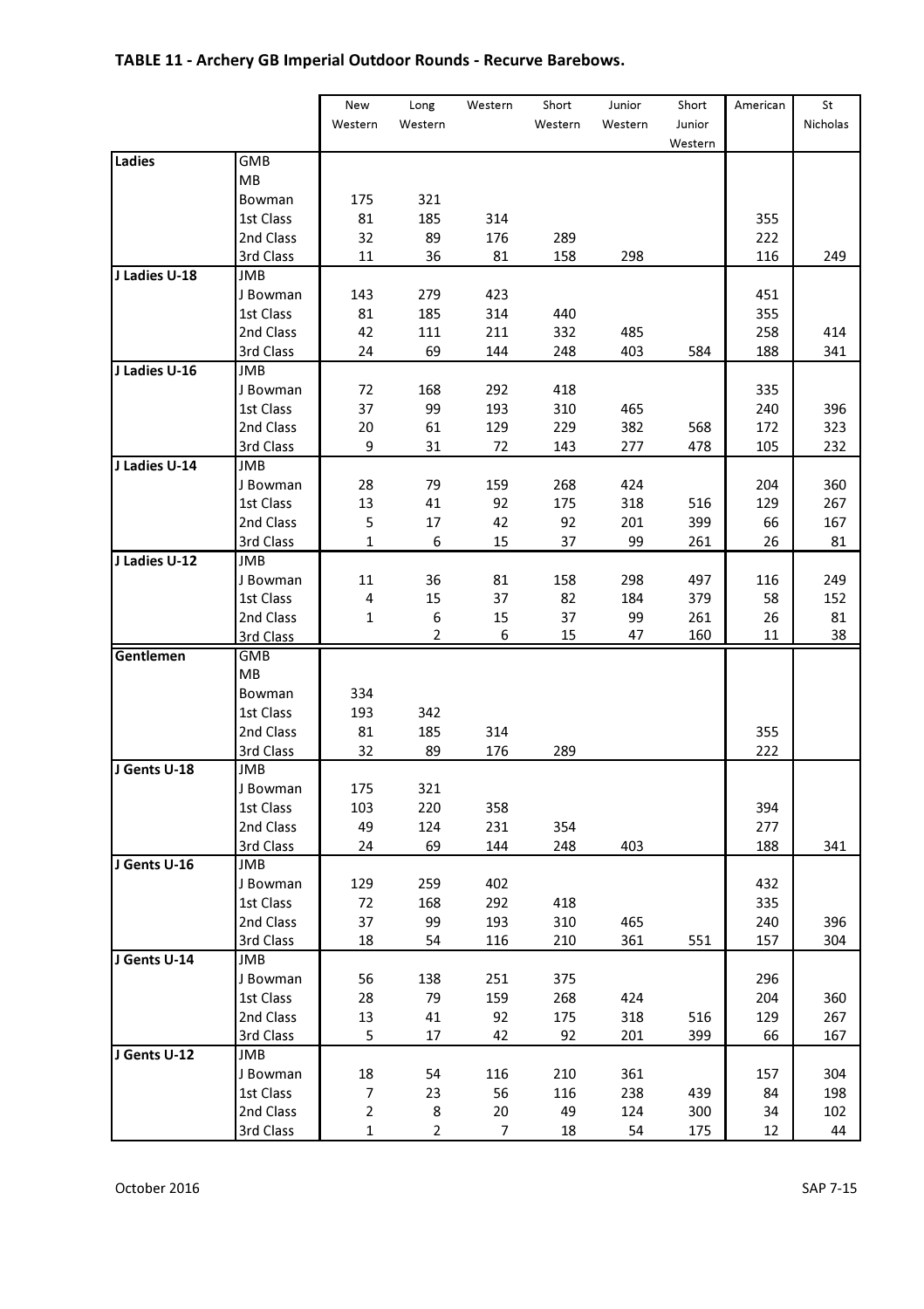# TABLE 15 - Archery GB Imperial Outdoor Rounds - Recurve Barebows.

|               |                        | New            | Long              | National   | Short      | Junior            | Short    | New            | Long            | Warwick | Short | Junior          | Short   |
|---------------|------------------------|----------------|-------------------|------------|------------|-------------------|----------|----------------|-----------------|---------|-------|-----------------|---------|
|               |                        |                | National National |            |            | National National | Junior   |                | Warwick Warwick |         |       | Warwick Warwick | Junior  |
|               |                        |                |                   |            |            |                   | National |                |                 |         |       |                 | Warwick |
| Ladies        | GMB                    |                |                   |            |            |                   |          |                |                 |         |       |                 |         |
|               | MB                     |                |                   |            |            |                   |          |                |                 |         |       |                 |         |
|               | Bowman                 | 118            | 218               |            |            |                   |          |                |                 |         |       |                 |         |
|               | 1st Class              | 53             | 121               | 221        |            |                   |          |                |                 |         |       |                 |         |
|               | 2nd Class              | 20             | 56                | 121        | 200        |                   |          | 16             | 44              | 88      | 145   |                 |         |
|               | 3rd Class              | 7              | 22                | 55         | 106        | 201               |          | 5              | 18              | 41      | 79    | 149             |         |
| J Ladies U-18 | <b>JMB</b>             |                |                   |            |            |                   |          |                |                 |         |       |                 |         |
|               | J Bowman               | 96             | 187               | 303        |            |                   |          |                |                 |         |       |                 |         |
|               | 1st Class              | 53             | 121               | 221        | 313        |                   |          |                |                 |         |       |                 |         |
|               | 2nd Class              | 27             | 71                | 146        | 231        | 343               |          | 21             | 56              | 106     | 166   | 242             |         |
|               | 3rd Class              | 15             | 43                | 98         | 170        | 280               | 415      | 12             | 35              | 72      | 124   | 201             | 292     |
| J Ladies U-16 | <b>JMB</b>             |                |                   |            |            |                   |          |                |                 |         |       |                 |         |
|               | J Bowman               | 47             | 109               | 205        | 296        |                   |          |                |                 |         |       |                 |         |
|               | 1st Class              | 24             | 63                | 133        | 215        | 328               |          |                |                 |         |       |                 |         |
|               | 2nd Class              | 13             | 38                | 88         | 156        | 264               | 402      | 10             | 31              | 65      | 114   | 191             | 284     |
|               | 3rd Class              | 6              | 19                | 48         | 95         | 186               | 330      | 5              | 16              | 36      | 72    | 139             | 239     |
| J Ladies U-14 | JMB                    |                |                   |            |            |                   |          |                |                 |         |       |                 |         |
|               | J Bowman               | 18             | 49                | 109        | 185        | 296               |          |                |                 |         |       |                 |         |
|               | 1st Class              | 8              | 25                | 62         | 117        | 216               | 360      |                |                 |         |       |                 |         |
|               | 2nd Class              | 3              | 10                | 28         | 60         | 132               | 269      | $\overline{2}$ | 9               | 21      | 46    | 100             | 200     |
|               | 3rd Class              | 1              | 3                 | 10         | 24         | 63                | 167      | 1              | 3               | 7       | 19    | 50              | 131     |
| J Ladies U-12 | <b>JMB</b>             |                |                   |            |            |                   |          |                |                 |         |       |                 |         |
|               | J Bowman               | 7              | 22                | 55         | 106        | 201               | 345      |                |                 |         |       |                 |         |
|               | 1st Class              | $\overline{2}$ | 9                 | 24         | 53         | 120               | 253      |                |                 |         |       |                 |         |
|               | 2nd Class              | 1              | 3                 | 10         | 24         | 63                | 167      | $\mathbf{1}$   | 3               | 7       | 19    | 50              | 131     |
|               | 3rd Class              |                | 1                 | 4          | 10         | 29                | 98       |                | $\mathbf{1}$    | 3       | 8     | 24              | 80      |
| Gentlemen     | <b>GMB</b>             |                |                   |            |            |                   |          |                |                 |         |       |                 |         |
|               | MB                     |                |                   |            |            |                   |          |                |                 |         |       |                 |         |
|               | Bowman                 | 233            |                   |            |            |                   |          |                |                 |         |       |                 |         |
|               | 1st Class              | 130            | 234               |            |            |                   |          |                |                 |         |       |                 |         |
|               | 2nd Class              | 53             | 121               | 221        |            |                   |          | 41             | 92              | 157     |       |                 |         |
|               | 3rd Class              | 20             | 56                | 121        | 200        |                   |          | 16             | 44              | 88      | 145   |                 |         |
| J Gents U-18  | JMB                    |                |                   |            |            |                   |          |                |                 |         |       |                 |         |
|               | J Bowman               | 118            | 218               |            |            |                   |          |                |                 |         |       |                 |         |
|               | 1st Class              | 68             | 145               | 254        |            |                   |          |                |                 |         |       |                 |         |
|               | 2nd Class              | 31             | 79                | 160        | 247        |                   |          | 24             | 62              | 115     | 177   |                 |         |
| J Gents U-16  | 3rd Class              | 15             | 43                | 98         | 170        | 280               |          | 12             | 35              | 72      | 124   | 201             |         |
|               | JMB<br>J Bowman        | 86             | 173               | 287        |            |                   |          |                |                 |         |       |                 |         |
|               |                        |                |                   |            |            |                   |          |                |                 |         |       |                 |         |
|               | 1st Class<br>2nd Class | 47<br>24       | 109<br>63         | 205<br>133 | 296<br>215 | 328               |          | 18             | 50              | 97      | 155   | 232             |         |
|               | 3rd Class              | 11             | 33                | 78         | 142        | 248               | 388      | 9              | 27              | 58      | 105   | 180             | 275     |
| J Gents U-14  | JMB                    |                |                   |            |            |                   |          |                |                 |         |       |                 |         |
|               | J Bowman               | 36             | 89                | 174        | 264        |                   |          |                |                 |         |       |                 |         |
|               | 1st Class              | 18             | 49                | 109        | 185        | 296               |          |                |                 |         |       |                 |         |
|               | 2nd Class              | 8              | 25                | 62         | 117        | 216               | 360      | 6              | 21              | 46      | 87    | 159             | 258     |
|               | 3rd Class              | 3              | 10                | 28         | 60         | 132               | 269      | $\overline{2}$ | 9               | 21      | 46    | 100             | 200     |
| J Gents U-12  | JMB                    |                |                   |            |            |                   |          |                |                 |         |       |                 |         |
|               | J Bowman               | 11             | 33                | 78         | 142        | 248               |          |                |                 |         |       |                 |         |
|               | 1st Class              | 4              | 14                | 37         | 76         | 158               | 299      |                |                 |         |       |                 |         |
|               | 2nd Class              | 1              | 5                 | 13         | 32         | 79                | 194      | 1              | 4               | 10      | 24    | 62              | 150     |
|               | 3rd Class              |                | 1                 | 4          | 11         | 34                | 108      |                | 1               | 3       | 9     | 27              | 88      |
|               |                        |                |                   |            |            |                   |          |                |                 |         |       |                 |         |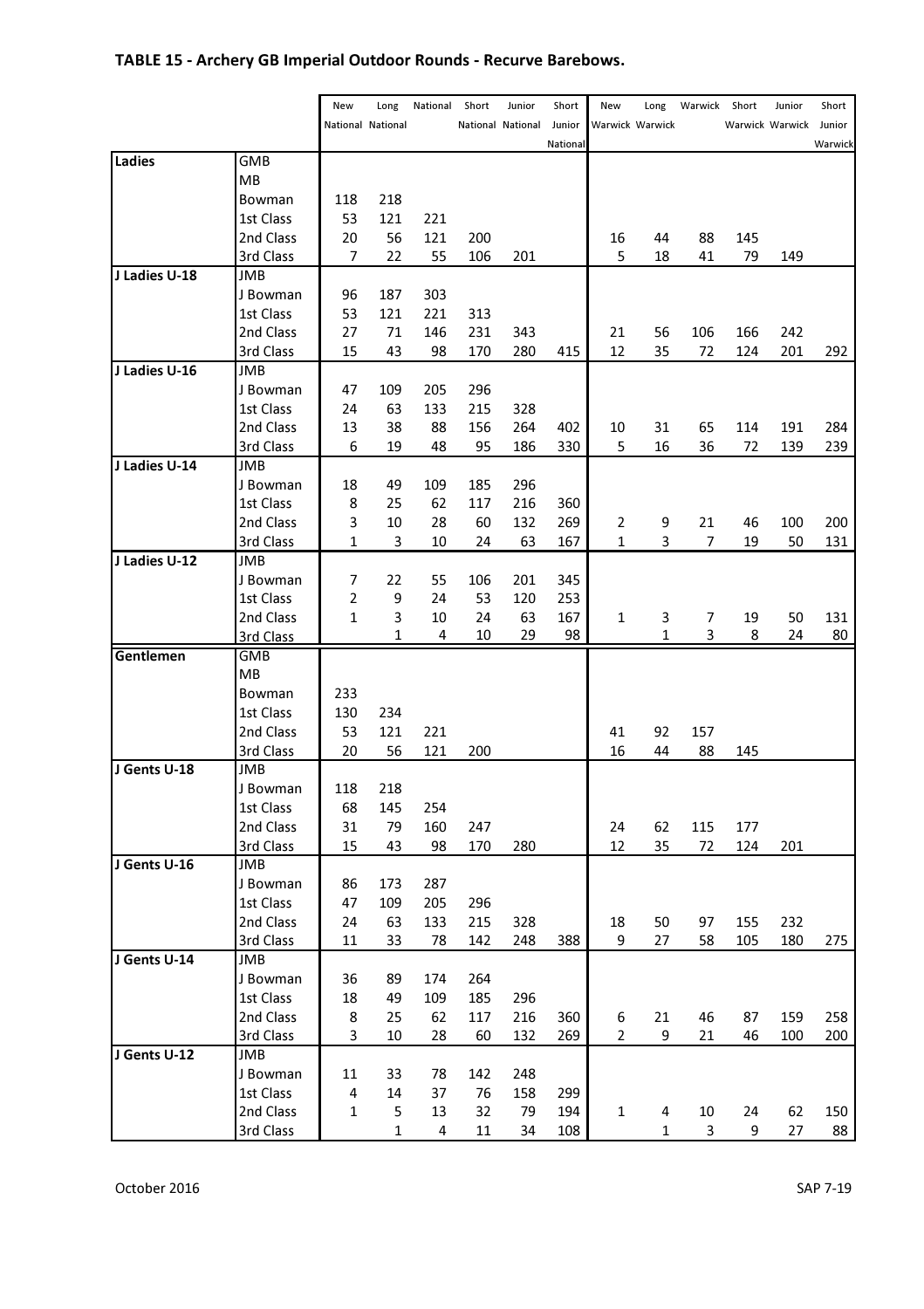### TABLE 19 - Archery GB Metric Outdoor Rounds - Recurve Barebows.

|               |            | Metric | Metric   | Metric | Metric | Metric  |
|---------------|------------|--------|----------|--------|--------|---------|
|               |            | T      | $\sf II$ | Ш      | IV     | $\sf V$ |
|               |            |        |          |        |        |         |
| Ladies        | GMB        | 845    |          |        |        |         |
|               | MB         | 788    |          |        |        |         |
|               | Bowman     | 602    |          |        |        |         |
|               | 1st Class  | 391    | 512      |        |        |         |
|               | 2nd Class  | 224    | 306      | 536    |        |         |
|               | 3rd Class  | 114    | 157      | 338    | 645    |         |
| J Ladies U-18 | JMB        | 697    | 828      |        |        |         |
|               | J Bowman   | 539    | 675      |        |        |         |
|               | 1st Class  | 391    | 512      | 751    |        |         |
|               | 2nd Class  | 266    | 360      | 597    | 889    |         |
|               | 3rd Class  | 187    | 256      | 475    | 783    | 985     |
| J Ladies U-16 | JMB        | 539    | 675      | 892    |        |         |
|               | J Bowman   | 364    | 480      | 721    |        |         |
|               | 1st Class  | 245    | 332      | 566    | 863    |         |
|               | 2nd Class  | 171    | 234      | 446    | 756    | 963     |
|               | 3rd Class  | 103    | 141      | 313    | 617    | 839     |
| J Ladies U-14 | JMB        | 313    | 418      | 659    | 938    |         |
|               | J Bowman   | 205    | 280      | 505    | 810    |         |
|               | 1st Class  | 127    | 174      | 363    | 672    | 891     |
|               | 2nd Class  | 66     | 90       | 225    | 511    | 730     |
|               | 3rd Class  | 28     | 37       | 115    | 351    | 528     |
| J Ladies U-12 | <b>JMB</b> | 187    | 256      | 475    | 783    | 985     |
|               | J Bowman   | 114    | 157      | 338    | 645    | 865     |
|               | 1st Class  | 59     | 80       | 206    | 486    | 701     |
|               | 2nd Class  | 28     | 37       | 115    | 351    | 528     |
|               | 3rd Class  | 12     | 16       | 59     | 244    | 366     |
| Gentlemen     | <b>GMB</b> |        |          |        |        |         |
|               | MB         |        |          |        |        |         |
|               | Bowman     |        |          |        |        |         |
|               | 1st Class  | 634    |          |        |        |         |
|               | 2nd Class  | 391    | 512      |        |        |         |
|               | 3rd Class  | 224    | 306      | 536    |        |         |
| J Gents U-18  | JMB        | 817    |          |        |        |         |
|               | J Bowman   | 602    |          |        |        |         |
|               | 1st Class  | 448    | 577      |        |        |         |
|               | 2nd Class  | 289    | 388      | 628    |        |         |
|               | 3rd Class  | 187    | 256      | 475    | 783    |         |
| J Gents U-16  | <b>JMB</b> | 728    | 856      |        |        |         |
|               | J Bowman   | 508    | 642      |        |        |         |
|               | 1st Class  | 364    | 480      | 721    |        |         |
|               | 2nd Class  | 245    | 332      | 566    | 863    |         |
|               | 3rd Class  | 155    | 213      | 418    | 728    | 939     |
| J Gents U-14  | JMB        | 508    | 642      | 865    |        |         |
|               | J Bowman   | 313    | 418      | 659    |        |         |
|               | 1st Class  | 205    | 280      | 505    | 810    |         |
|               | 2nd Class  | 127    | 174      | 363    | 672    | 891     |
|               | 3rd Class  | 66     | 90       | 225    | 511    | 730     |
| J Gents U-12  | JMB        | 266    | 360      | 597    | 889    |         |
|               | J Bowman   | 155    | 213      | 418    | 728    |         |
|               | 1st Class  | 83     | 113      | 267    | 563    | 786     |
|               | 2nd Class  | 36     | 48       | 141    | 393    | 585     |
|               | 3rd Class  | 14     | 18       | 66     | 260    | 392     |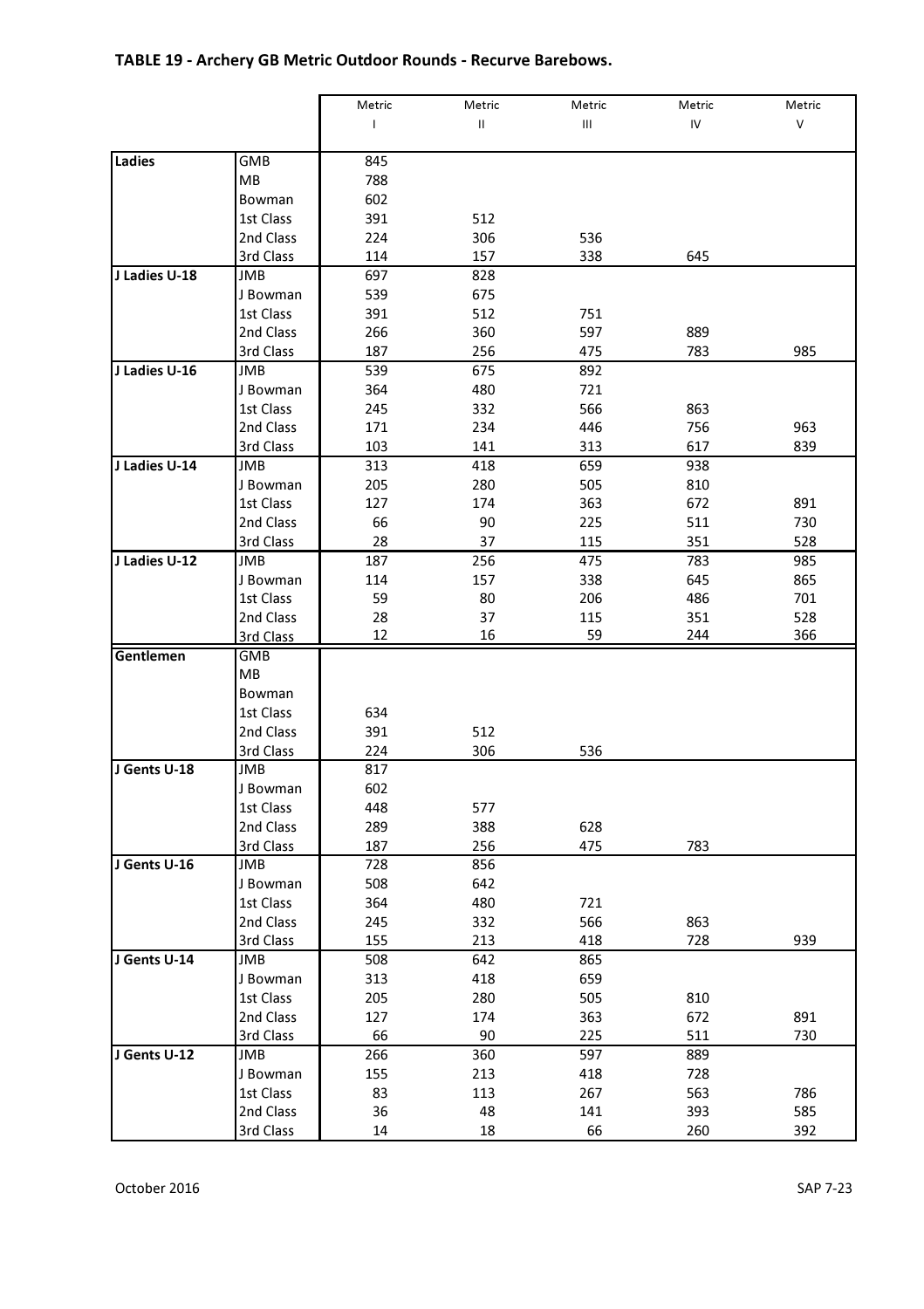## TABLE 23 - Archery GB Metric Outdoor Rounds - Recurve Barebows.

|               |            | Long        | Long       | Long   | Long   | Long   | Long   | Short  | Short  | Short  | Short  | Short  |
|---------------|------------|-------------|------------|--------|--------|--------|--------|--------|--------|--------|--------|--------|
|               |            | Metric      | Metric     | Metric | Metric | Metric | Metric | Metric | Metric | Metric | Metric | Metric |
|               |            | Gents       | Ladies / I | Ш      | Ш      | IV     | V      | G/L/I  | Ш      | Ш      | IV     | ٧      |
| Ladies        | GMB        |             |            |        |        |        |        |        |        |        |        |        |
|               | MВ         |             |            |        |        |        |        |        |        |        |        |        |
|               | Bowman     | 161         | 254        |        |        |        |        |        |        |        |        |        |
|               | 1st Class  | 77          | 141        | 217    |        |        |        |        |        |        |        |        |
|               | 2nd Class  | 31          | 64         | 114    | 198    |        |        | 160    |        |        |        |        |
|               | 3rd Class  | 11          | 25         | 50     | 102    | 205    |        | 90     | 108    |        |        |        |
| J Ladies U-18 | JMB        |             |            |        |        |        |        |        |        |        |        |        |
|               | J Bowman   | 133         | 219        | 304    |        |        |        |        |        |        |        |        |
|               | 1st Class  | 77          | 141        | 217    | 318    |        |        | 250    |        |        |        |        |
|               | 2nd Class  | 41          | 82         | 140    | 231    | 356    |        | 184    | 220    |        |        |        |
|               | 3rd Class  | 24          | 50         | 91     | 167    | 289    | 440    | 138    | 165    | 308    |        |        |
| J Ladies U-16 | JMB        |             |            |        |        |        |        |        |        |        |        |        |
|               | J Bowman   | 69          | 127        | 200    | 301    |        |        | 237    |        |        |        |        |
|               | 1st Class  | 36          | 73         | 126    | 214    | 340    |        | 172    | 206    |        |        |        |
|               | 2nd Class  | 20          | 44         | 81     | 153    | 272    | 426    | 127    | 152    | 294    |        |        |
|               | 3rd Class  | 9           | 21         | 43     | 91     | 190    | 352    | 82     | 98     | 222    | 427    |        |
| J Ladies U-14 | JMB        |             |            |        |        |        |        |        |        |        |        |        |
|               | J Bowman   | 27          | 57         | 102    | 182    | 306    |        | 149    | 178    |        |        |        |
|               | 1st Class  | 13          | 29         | 56     | 113    | 221    | 383    | 98     | 118    | 250    |        |        |
|               | 2nd Class  | 5           | 12         | 25     | 57     | 133    | 288    | 54     | 65     | 169    | 378    |        |
|               | 3rd Class  | 1           | 4          | 8      | 22     | 62     | 180    | 24     | 28     | 94     | 289    | 348    |
| J Ladies U-12 | JMB        |             |            |        |        |        |        |        |        |        |        |        |
|               | J Bowman   | 11          | 25         | 50     | 102    | 205    | 367    | 90     | 108    | 236    |        |        |
|               | 1st Class  | 4           | 10         | 21     | 50     | 121    | 271    | 49     | 58     | 156    | 366    |        |
|               | 2nd Class  | 1           | 4          | 8      | 22     | 62     | 180    | 24     | 28     | 94     | 289    | 348    |
|               | 3rd Class  |             | 1          | 3      | 9      | 28     | 105    | 11     | 13     | 51     | 216    | 262    |
| Gentlemen     | <b>GMB</b> |             |            |        |        |        |        |        |        |        |        |        |
|               | MB         |             |            |        |        |        |        |        |        |        |        |        |
|               | Bowman     | 293         |            |        |        |        |        |        |        |        |        |        |
|               | 1st Class  | 175         | 272        |        |        |        |        |        |        |        |        |        |
|               | 2nd Class  | 77          | 141        | 217    |        |        |        |        |        |        |        |        |
|               | 3rd Class  | 31          | 64         | 114    | 198    |        |        | 160    |        |        |        |        |
| J Gents U-18  | JMB        |             |            |        |        |        |        |        |        |        |        |        |
|               | J Bowman   | 161         | 254        |        |        |        |        |        |        |        |        |        |
|               | 1st Class  | 97          | 170        | 251    |        |        |        |        |        |        |        |        |
|               | 2nd Class  | 47          | 92         | 154    | 248    |        |        | 197    |        |        |        |        |
|               | 3rd Class  | 24          | 50         | 91     | 167    | 289    |        | 138    | 165    |        |        |        |
| J Gents U-16  | JMB        |             |            |        |        |        |        |        |        |        |        |        |
|               | J Bowman   | 120         | 202        | 286    |        |        |        |        |        |        |        |        |
|               | 1st Class  | 69          | 127        | 200    | 301    |        |        | 237    |        |        |        |        |
|               | 2nd Class  | 36          | 73         | 126    | 214    | 340    |        | 172    | 206    |        |        |        |
|               | 3rd Class  | 17          | 38         | 72     | 139    | 255    | 412    | 117    | 140    | 279    |        |        |
| J Gents U-14  | <b>JMB</b> |             |            |        |        |        |        |        |        |        |        |        |
|               | J Bowman   | 54          | 103        | 168    | 266    |        |        | 210    |        |        |        |        |
|               | 1st Class  | 27          | 57         | 102    | 182    | 306    |        | 149    | 178    |        |        |        |
|               | 2nd Class  | 13          | 29         | 56     | 113    | 221    | 383    | 98     | 118    | 250    |        |        |
|               | 3rd Class  | 5           | 12         | 25     | 57     | 133    | 288    | 54     | 65     | 169    | 378    |        |
| J Gents U-12  | JMB        |             |            |        |        |        |        |        |        |        |        |        |
|               | J Bowman   | 17          | 38         | 72     | 139    | 255    |        | 117    | 140    |        |        |        |
|               | 1st Class  | 7           | 16         | 33     | 72     | 160    | 320    | 67     | 80     | 194    |        |        |
|               | 2nd Class  | 2           | 5          | 12     | 29     | 78     | 209    | 31     | 37     | 112    | 315    |        |
|               | 3rd Class  | $\mathbf 1$ | $1\,$      | 4      | 10     | 32     | 116    | 12     | 14     | 56     | 228    | 276    |